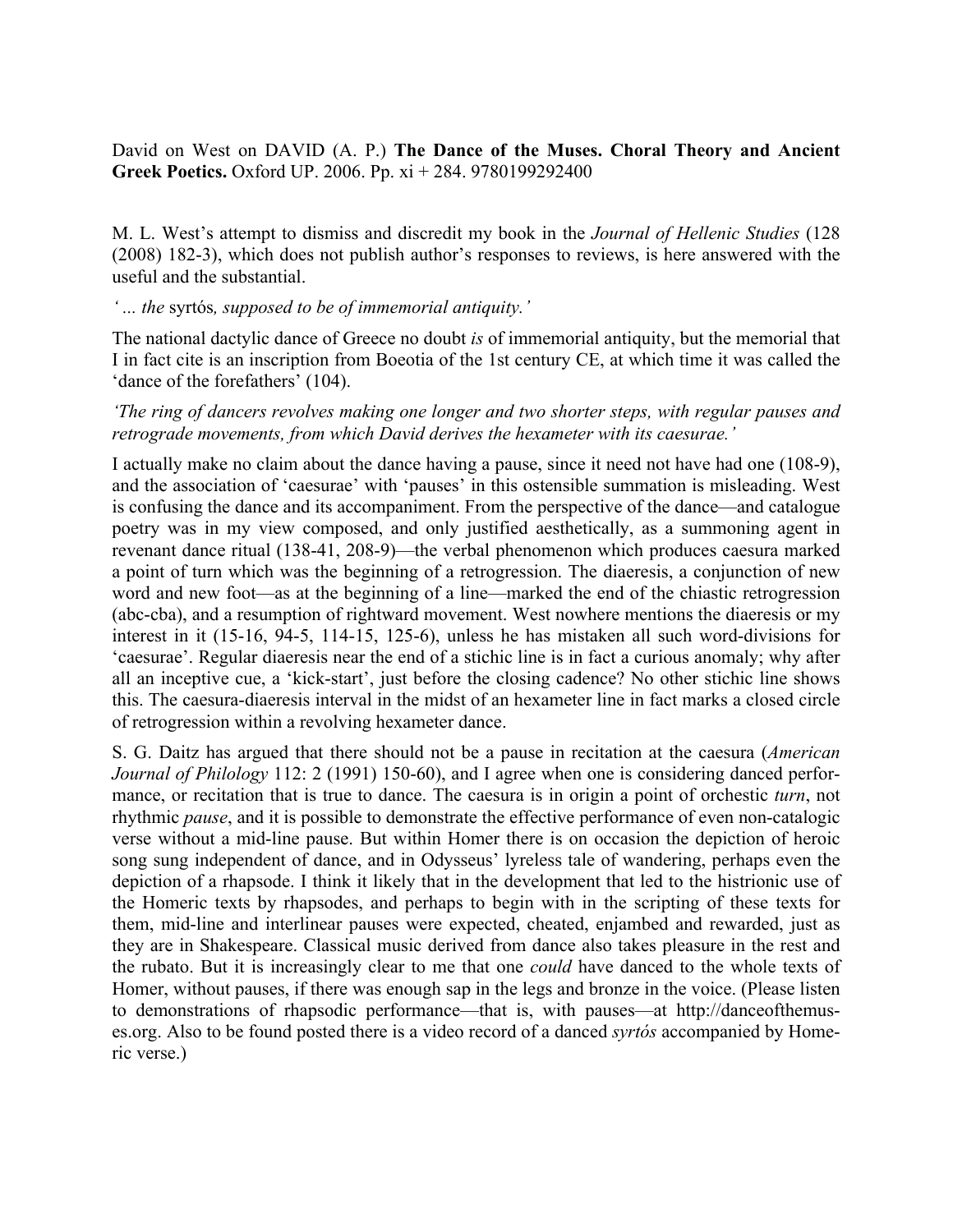*'The structure of the dance, he claims, can also account for such stylistic features as recurrent phrases, ring composition and narrative inconsistency (41-2, 47-8) ...'*

If one looks at the passages cited, there is no claim attributable to me, or to anyone else, about 'narrative inconsistency'. I myself and many others do not find it in Homer, in such a way as to cause unease. In one of the cited passages I requote a phrase of D. M. Shive's, which I had earlier mentioned in the following way: '"Formulae are repetitions": in its origins, oral theory presumes to apologize for what some modern *littératteurs* perceive in Homer as his "characteristic inconsistencies and inconcinnities".' (15) It is oral theorists who begin from a perception of 'narrative inconsistency' in Homer, and a number of other blemishes besides, which they used to justify in comically patronising ways. (Nowadays they tend to be *nouveaux littératteurs*, deploying the word 'tradition' where it suits them—in interestingly patronising ways, but at the expense of any logically defensible oral theory of actual composition-in-performance.)

*'Parry's theory of oral composition ... is accordingly redundant, a pernicious 'fantasy' (48, 208).'*

The 'pernicious' is all West, none David (as his quotation marks passively suggest). The lady doth protest, methinks.

*'... he does not claim that Homer necessarily intended his poems to be danced, and is vague about when and how versification became independent of the dance.'*

Homerists discredit themselves before an intelligent public, if not before each other, by responding to questions about dates. As long as classicists in general depend upon the house of cards that is the Egyptian chronology, supplied by exogenous and theoretical archaeologists, they will have to live with a 'Dark Age' of Greece; whereas the facts on the ground are that Mycenaean objects are found contiguous with archaic ones, and sometimes above them. (The 'heirloom' theory of such objects already has this public nodding, without, thankfully, meeting our eyes.) So much for 'when'.

But the questions of 'when' and 'how' are indeed subtle when it comes to a question of versification, or more generally, 'music-making', where there is a departure in performance practice from accompanying a dance. We have ample experience of this: to this day we sit in a concert hall, and call a seated ensemble an 'orchestra'. But the fact that J. S. Bach may have sat alone at a harpsichord when he composed, did not prevent dancers' feet from animating both his fingers and his sentences, when he wrote a minuet and gigue. When and how did modern classical music lose its directly generative connection to dance?

Development in a genre, which implies at least a relative chronology, is not so difficult to discern. An increasing sophistication in metre makes it easy enough for a beginner to be able to distinguish between Stesichorus and Pindar, or even early Pindar and late. West and other oralists, playing in the shadow of A. Meillet, attempt to 'derive' the hexameter from smaller lyric units. The hexameter line is not conceived of as a whole; it is, rather, a sort of amalgam of lyric segments, whose lengths happen to generate the familiar caesura and diaeresis points of the line. Here are the facts: lyric texts followed epic ones, and primitive lyric preceded complex lyric. So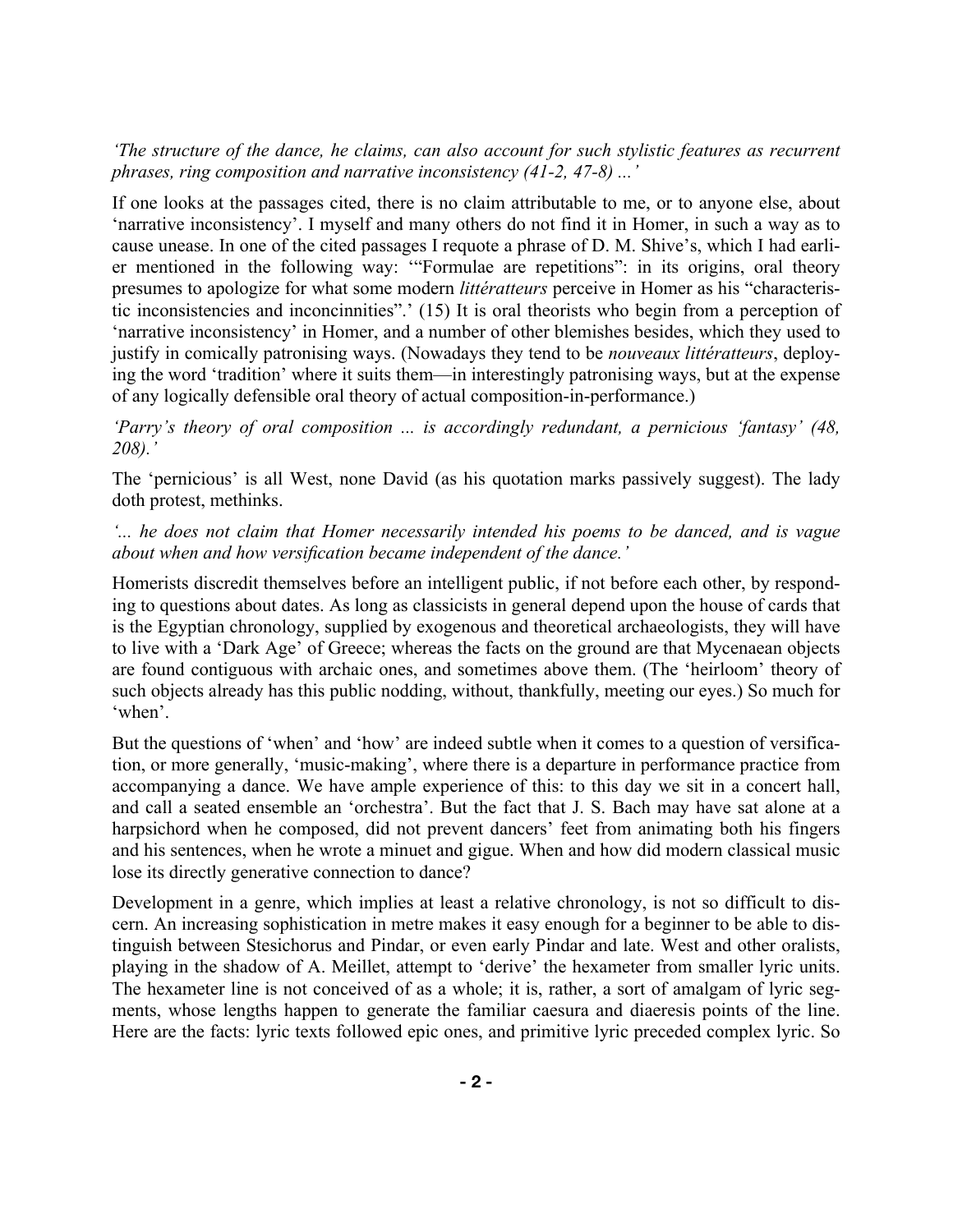where did Homeric epic, the fully fledged chicken rather than the egg, come from? This is admittedly a mystery. But let us call it a happy, or a profound mystery. How does it help to put lyric first, in some proto-, ultra-primitive form with no conceivable exemplar—and make historical judgements that are not so much inverse, as literally perverse? Were the lost lyric forms complex and sophisticated enough to produce the panoply of epic rhythms and diction, only to revert to simplicity in the face of Homer, and recomplexify over time in the hands of Pindar and Sophocles? And why did these prehistoric lyric cola not agglutinate into other forms than the dactylic hexameter?

Extant lyric cola do not display the extravagant phonological adjustments, such as metrical lengthening and shortening, that epic lines do. As P. Chantraine concluded, 'il apparait que le rhythme naturel de la langue grecque s'adaptait mal à la métrique rigide de l'hexamètre dactylique.' (158) There is a deep fallacy in the notion that language-driven metres like Aeolics could be used to generate a metre whose extant poetry ubiquitously displays extravagant distortions of language. The extant texts of Homer cannot be composed of traditional formulas, if it was combinations of formulas well-adapted to the rhythm—lyric cola—which originally generated the hexameter.

'D. describes [W. S.] Allen's work as 'unimpeachable' (16, cf. 68 ff., 264), but it was in fact con*victed long ago of being based on circular reasoning (*Gnomon *48 (1976) 5-8) and is generally ignored by specialists.'*

West appears to have made a career out of descriptive arguments—or better, descriptive judgements—but he does not seem to know how they work. In this case he seems to think that they are deductive. Perhaps he has not thought through the nature of descriptive accounts of phenomena, whether in linguistics, where the results have of course been admirable, or in description generally. One first intuits a pattern in the phenomena; one then *looks* for it, and for evidentiary consequences of it. There was nothing deductive about the original claim that Sanskrit, for example, may have been cognate with Greek. The more and more disparate phenomena that seem to answer to a proposed rule, the more persuasive the rule will be, to the users, academic or otherwise, who validate it. The process and the argumentation are therefore *necessarily circular*. (The circularity can be seen in the very concept, 'descriptive rule', if one unpacks it. Obviously that does not mean that there are not descriptive rules, or that our grammars are disqualified. The circle is indeed a divine figure.)

What distinguishes genuine descriptive accounts in linguistics from normative ones, masked or otherwise, is *demonstration*; not by logical deduction—where a charge of 'circular reasoning' would naturally carry its weight—but by example. Individual and specific example is the only recourse for a descriptive account, and there is no substitute for judgment in this kind of analysis. But analysis it is. The new theory of the Greek accent, after its historical and synchronic exposition, is ultimately demonstrated by samples of epic and lyric poetry—where the quantitative patterns are overlaid by positions of stress—which disclose, for the first time in modern history, that they are musical (115-37). Ancient Greek, alone of all known languages, living or dead, is supposed to have displayed no relation between its prosody and the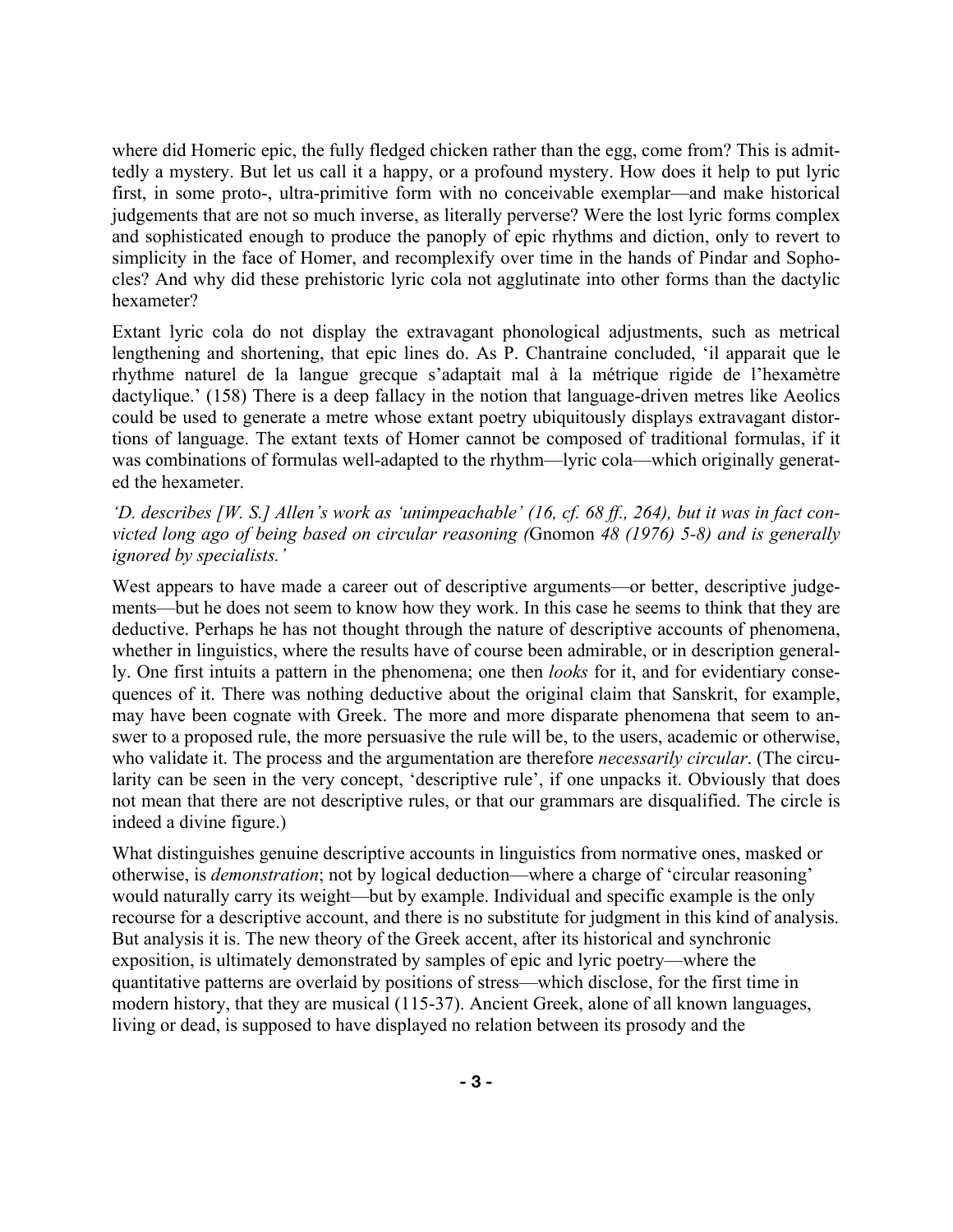performance of its poetical texts. (This has not made modern classical scholars shy, all the same, when they interpret performance texts from Homer to Aristophanes.) Unfortunately there are no set criteria for what constitutes a 'musical' pattern, but the charts I drew up in graduate school for this book seem to show something obvious, and more importantly, something compelling. A new tonal theory of the Latin accent (75-9) is also based on the analogy of the Vedic *svarita*, and so buttresses convincingly the only sort of demonstration possible in all such descriptive claims: a breadth of cover for the account shown by individual and specific example. My account vindicates those ancient grammarians who described the Latin accent in the tonal terms with which Greek was described. I hope that readers will look to these demonstrations, unrecognised as such by the reviewer, if they wish to look to the heart of the matter.

As for the reception of Allen's work on stress, the true specialists have never ignored it: it is highly respected among linguists, if not among what remains of the inheritors of classical philology, and their echo chamber. As you may have guessed, the review in *Gnomon* 1976 of Allen's stress theory is in fact *West's own*. His prosecution of 'circular reasoning' need not in fact be wrong; it is instead pointless, and rather childish. Thankfully West is not always successful in his attempts to discredit others' work. I rather endorse the judgment published eight years later by A. M. Devine and L. D. Stephens (70), where the stress theory in Allen's *Accent and Rhythm* is described as 'the first work in the field of Greek metre that can truly be said to understand the requirements of scientific method and theory construction'.

*'In D.'s version pitch and stress are brought together in one system: the most prominent syllable in a word may be the one on which the high tone falls, but if it is succeeded by a long syllable, the latter, which carries the falling pitch after the acute, wins the greater prominence.'*

The reason for this victory is that the downward pitch-glide combines in this case with longer duration. When the succeeding syllable is short, the rising pitch-glide (acute) predominates.

*'Like Allen's theory, this is not supported by any phonological evidence or ancient testimony (indeed, D. gives a badly distorted acount of what the ancients meant by 'barytone'), but is devised to humour the Anglophone hankering after a stressed ictus.'*

West seems to have skipped a whole chapter in the book replete with ancient testimony, about the nature of the harmonic accent that was described by authoritative native informants as *barus*, or 'heavy' ('The Voice of the Dancer: A New Theory of the Greek Accent', 52-93 *passim*). Sources include Glaucus of Samos, Plato, Aristoxenus and the Thracian Dionysius. All confirm that the *barus*, one of the twin components of *harmonia* along with the *oxus*, was not, as now, understood to signify 'low-toned' or 'unaccented', but to refer to a 'leveling' or downward pitchglide, where the *oxus* referred to a 'tensed' or rising one. This evidence is univocal and uncontroversial, albeit badly neglected. I show that Allen's claim that there was a down-glide in Greek cognate with Vedic, is heavily supported by history, and not just common sense. Unlike Allen I extend the analogy fruitfully also to Latin and to classical Sanskrit, in such a way as to reformulate their accent rules in terms of tonal stress (75-9, 83-4). One likes to think that there is a place in philology for 'cognates', in the context of reconstructive history, alongside the far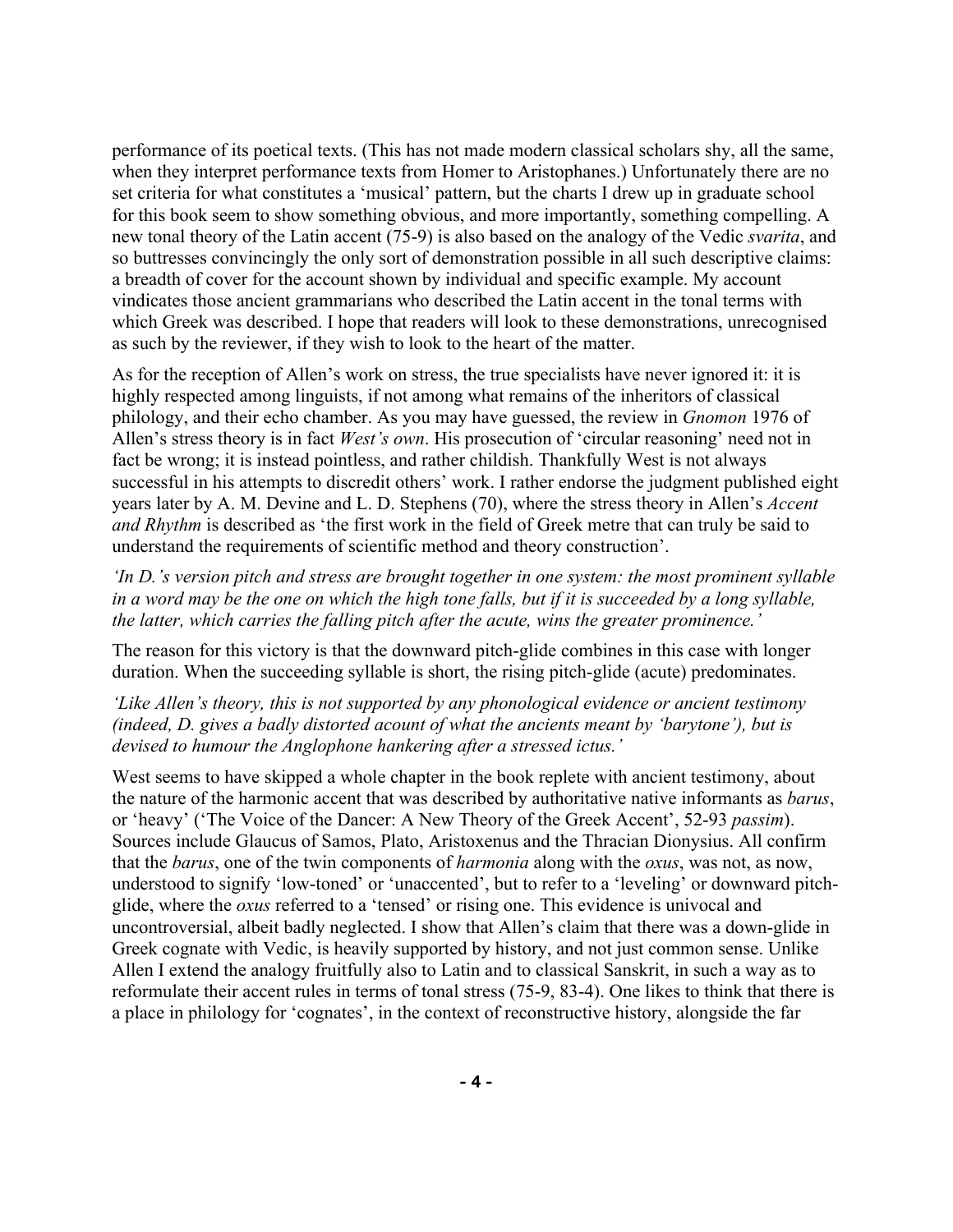more dubious class of provenance claims (3-6).

My historical argument for Greek is corroborated by the synchronic accounts of A. H. Sommerstein, P. Sauzet and C. Golston (80-2), all of whom call attention to a falling glide as a separate accentual feature from the rise, and two of whom suggest that it is accentually prominent. This sort of corroboration obviously lends credence to a non-standard historical claim.

It is therefore not at all clear what West could mean here by 'phonological evidence'. It is true that classical Greek does not show some of the characteristic features of stress, such as weakening or shortening of unstressed vowels and syllables. But neither does Latin! And moderns almost universally suppose that classical Latin had a stress accent. Hence there is no 'Anglophone hankering' (!) in my work. Both the Greek and Latin accents do show these characteristic features historically (83), or prehistorically in the lay sense; but in the recorded period, they show a culminative contonation, which has a dynamic property that can reinforce metrical ictus, without diminishing the value of neighbouring syllables. This lack of diminution in unstressed syllables is the key feature that allows classical Greek and Latin metres to be 'quantitative', like dance metres, but quite unlike English and other poetic metres. (The classical period of the culminative contonation in Greek and Latin appears to have been both preceded and succeeded historically by periods of a stress prosody which does exhibit the characteristic diminishing effects on unstressed syllables. The nearly simultaneous appearance and disappearance of such a contonation in Greek, Latin and classical Sanskrit, constitutes an historical-linguistic puzzle.)

### *'[D.'s theory] yields, for example, a stress on the third or sixth thesis of the hexameter whenever the word before the caesura or at line-end falls into any of a range of accentual patterns.'*

This is in fact the demonstration in relation to a descriptive account to which I earlier referred. The phrase 'before the caesura' is highly misleading. The caesura, unnoticed and unheard of in the ancient world prior to the writings of Aristides Quintilianus, is not a structural feature of epic verse, but a 'side effect' of other forces in the verbal accompaniment of a danced hexameter. It is in fact the accentual pattern of Greek, according to the new theory, that *causes* the two types of mid-line caesura (111-12, 118-19).

# *'However, the scheme frequently fails to produce this happy result, and when that happens we should admire the poet's skilful art of variation, his mastery of counterpoint and syncopation (121, 135-7, 249-51).'*

This is simply silly. I doubt I could have been clearer: 'my claim is for a *musical* reinforcement of ictus by prosody in Homer, not an *automatic* one ... in effect, the musical prediction is for *variation*, while variation itself presumes a predominant pattern.' (121) If there is no variation, there is no music—never mind 'skilful art' or 'mastery of counterpoint'. Perhaps classics schoolchildren trained to 'scan' each line with a stress on every thesis could confuse the sound they make with music or poetry, but no-one else on the planet would. In other words, if there were no syncopation demonstrated in the relation of word dynamics to the dance pattern, the new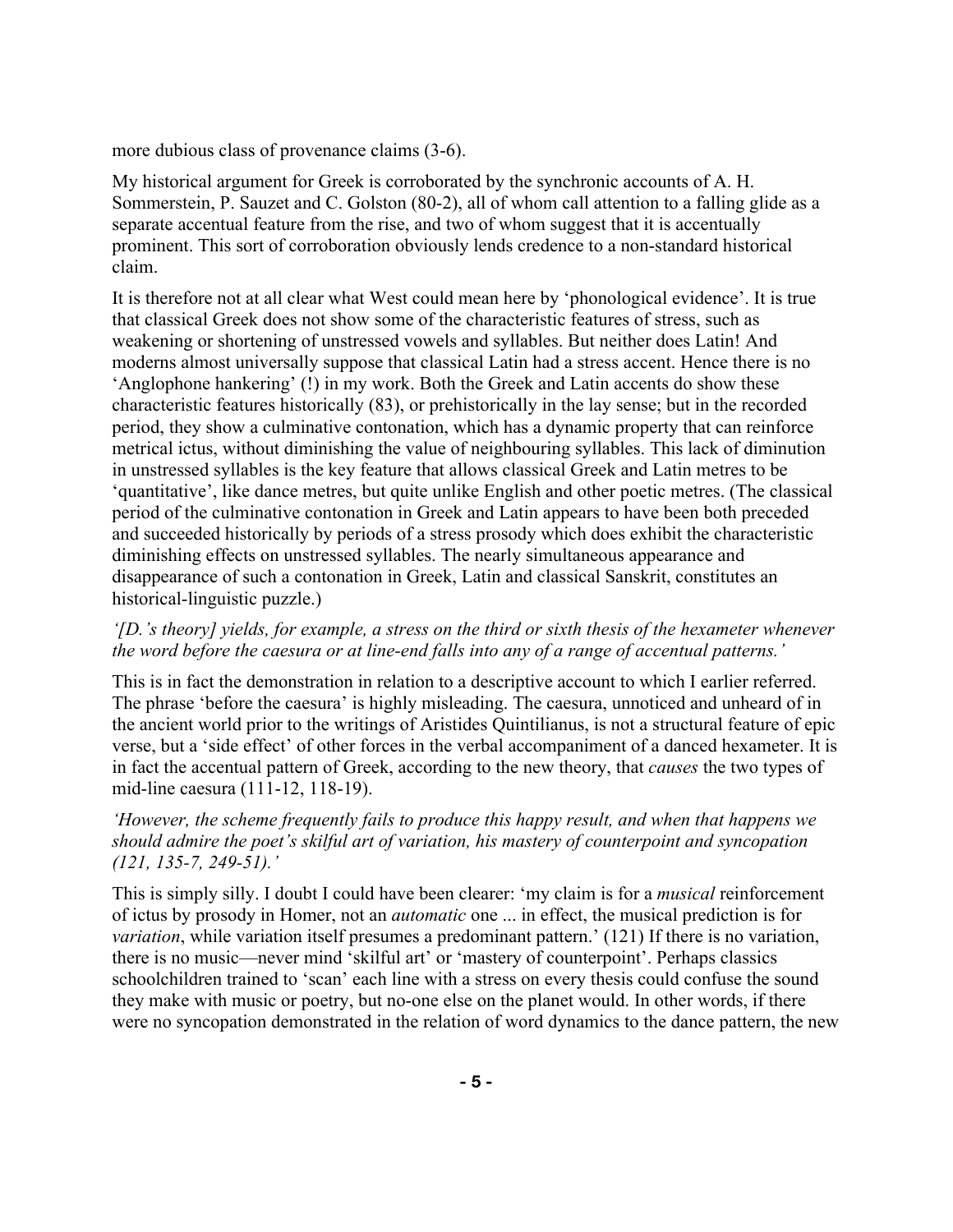accent theory would surely be wrong. On the other hand, if it turned out that syncopation predominated, the theory would also surely be wrong. (There are exceptions to this rule: a sarabande shows a regular syncopation on the second beat, responding to a step in the dance, 94-5.) Where there is variation, perhaps in particular when it is *words* rather than pure tones that are reinforcing the metrical pattern, one should of course look for *significance* in the variation; and I do. But variation is a local phenomenon, dependent on a local creation of expectation (150-1). There is no rote code here for the critic of Homer.

For the record, in the passages I analyse, a prominence according to the new theory occurs in the third thesis 39/52 times (75%), and a prominence in the sixth foot 49/52 times (94.2%). By contrast, the figures for the written accent in the third thesis and the sixth foot are, respectively, 16/52 (30.8%) and 34/52 (65.4%). According to the orthographic accent, therefore, more than a third of the Homeric lines show no prosody at all in the final foot, and only a minority at midline. Such numbers make no sense, if one assumes that Homer's lines had a musical purpose. The former numbers, however, bespeak the sense and presence of music.

### *'D. thinks that his system has some applicability to Latin too, and that in* arma uirumque cano *there was not, as we all suppose, any clash on* cano *between accent and ictus—that would 'spoil' the caesura (77-9).'*

The new theory for Latin, formulated in terms of the Vedic contonation, says that where possible the voice must rise in pitch on the second mora before the ultima. The thing that simplifies the Latin rule in relation to the complexities of Greek is that there is no regard in Latin to the quantity of the ultima. When one applies my prescription for Greek—that when the down-glide of the up-and-down contonation happens to coincide with a heavy syllable, it predominates over the rise, but not otherwise—we generate the received rules for stress in Latin, for all shapes of word but one: the iambic disyllable (for example, *canò*). That is, we correctly predict *Cícero*, *Cicerônis*, *níhil*, *côrda*, *râri* (78). Only in this one species in all of Latin, the iambic disyllable, the down-glide must occupy a long ultima. By contrast, in a pyrrhic rather than iambic disyllable (for example, *nihil*) the rule predicts accent on the penult.

The opening half-line of Virgil's epic is itself strong evidence that in classical Latin, the ultima of iambic disyllables was accentually prominent. Iambic shortening in the historical (that is, prehistoric) picture suggests that the old Latin instinct eschewed an ultima accent. But consider the claim that West espouses: he asks us to believe that in the first mid-line cadence of Virgil's epic, the poet (for no reason useful in interpretation) composes a prosodic emphasis on the *second short of a dactyl* (the penult of *cano*). This is patently the weakest and most transient part of the foot. Reinforcement of the *first* short is an acceptable anapaestic sycopation, but rare at this cadence point of the line (161), where one naturally expects reinforcement of the ictual thesis. It is all very well, perhaps even intellectually sexy, to entertain 'a clash between accent and ictus'. But from the perspective of actual rhythm and human performance, this particular proposal is preposterous. It is not impossible in ancient verse to stress the second short of a dactyl; I myself discuss a striking case in Pindar's *Pythian XII* (268). But the claim that the first cadence of Virgil's epic is such a rhythmic malapropism—no matter what it is that 'we all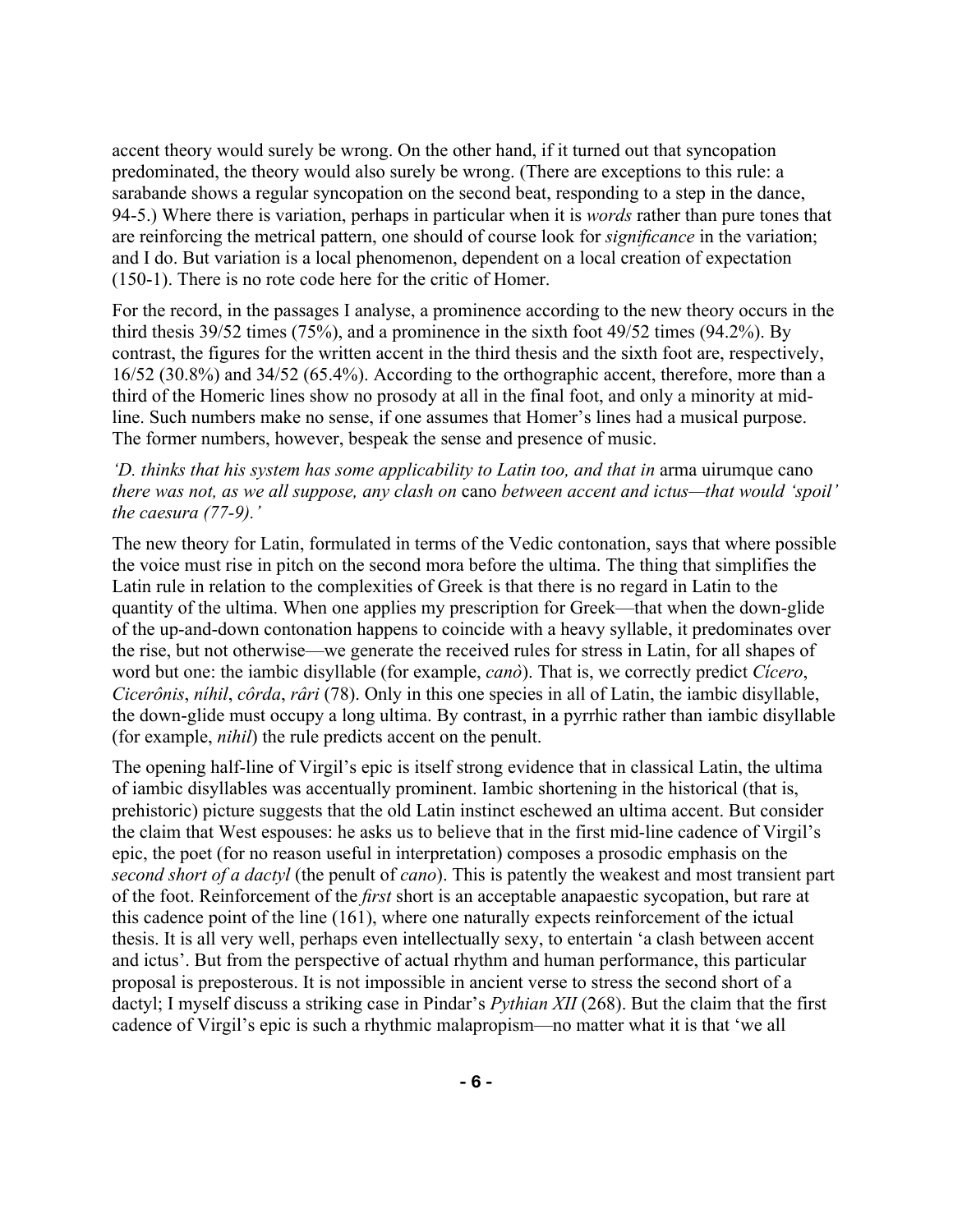suppose'—is simply, and very simply, absurd.

*'The hypothesis about the hexameter's connection with the* syrtós *is interesting, but neither new nor verifiable.'*

It is hard to fathom a criticism that an idea is not new. The connection between dance and verse is as old as the hills. If West and his ilk are happy to keep propagating the once-upon-a-time new ideas of M. Parry, there are many of us who might rationally choose the hills, however nouvelle their touristic facade.

**Absolutely no aspect of oral theory has ever been** *verifiable*, let alone *verified*. **Absolutely no ancient evidence** has ever been reputably adduced in favour of it. When it is understood that there is not really a competing suggestion, and that oralists have simply ignored the evident connection of the isometric hexameter to dance in their theorising, perhaps my argument will be entertained at least with the suspension of incredulity which once greeted Parry's theory, and did not immediately dismiss it as about so many monkeys at typewriters, generating a poetic encyclopaedia over the extensible centuries of a 'Dark Age'.

I take pains in my Introduction (1-21) to establish exactly what sort of argument I am making, and what sort of argument I intend to be replacing. It helps that they are arguments of the same kind: that is, arguments by *comparison*. Repetitions of various kinds in the text of Homeric epic are supposed to have been produced by the same forces as produced allegedly similar repetitions in the stultifying yarns of modern Muslim Bosnian guslars. As I say, 'Parry's theory is in no sense falsifiable. The only possible argument against a particular comparison is a better one, and judgement in such matters is only partially apodeictic.' (8)

But it is reasonable to expect that a successful descriptive argument will spread its wealth through illustrative resonances in the phenomena, which in turn redound upon itself. Nothing at all of this kind happens in the case of oral theory. Obviously there have been many books and articles written in the last 75 years that have contained insights into Homer; as I have said to one of my benefactors, we stand on the shoulders of giants. Not all of us could have compiled the compendia of Professor West. But all of them, it seems to me, reflect what I say about the seminal works of G. Nagy and J. M. Redfield: that nothing insightful in their dictional analyses depends at all upon the faith-based caveat to oral theory appended preemptively to their works (168).

And when the phenomena are asked to respond to the theory, the theory rebels. How else can one interpret an ad hoc proliferation in the definition of a 'formula', the central concept in any oral theory? The multitude of purported definitions, by otherwise credited scholars, is itself a sign of the failure of the theory when applied to Homer. The 'economy' of formulas is not negotiable, it cannot be 'softened', for anyone who adopts a non-literary paradigm—that is, a paradigm where composers do not always *choose* what they say—for the Homeric poems.

In any imaginable story, play, novel, film or TV show, there will always be recourse to 'tradition' in the interpretive act. What must be untangled in Homeric studies is the bewitching and yet soporific tether to the notion of 'traditional diction', provided by oral theory, which has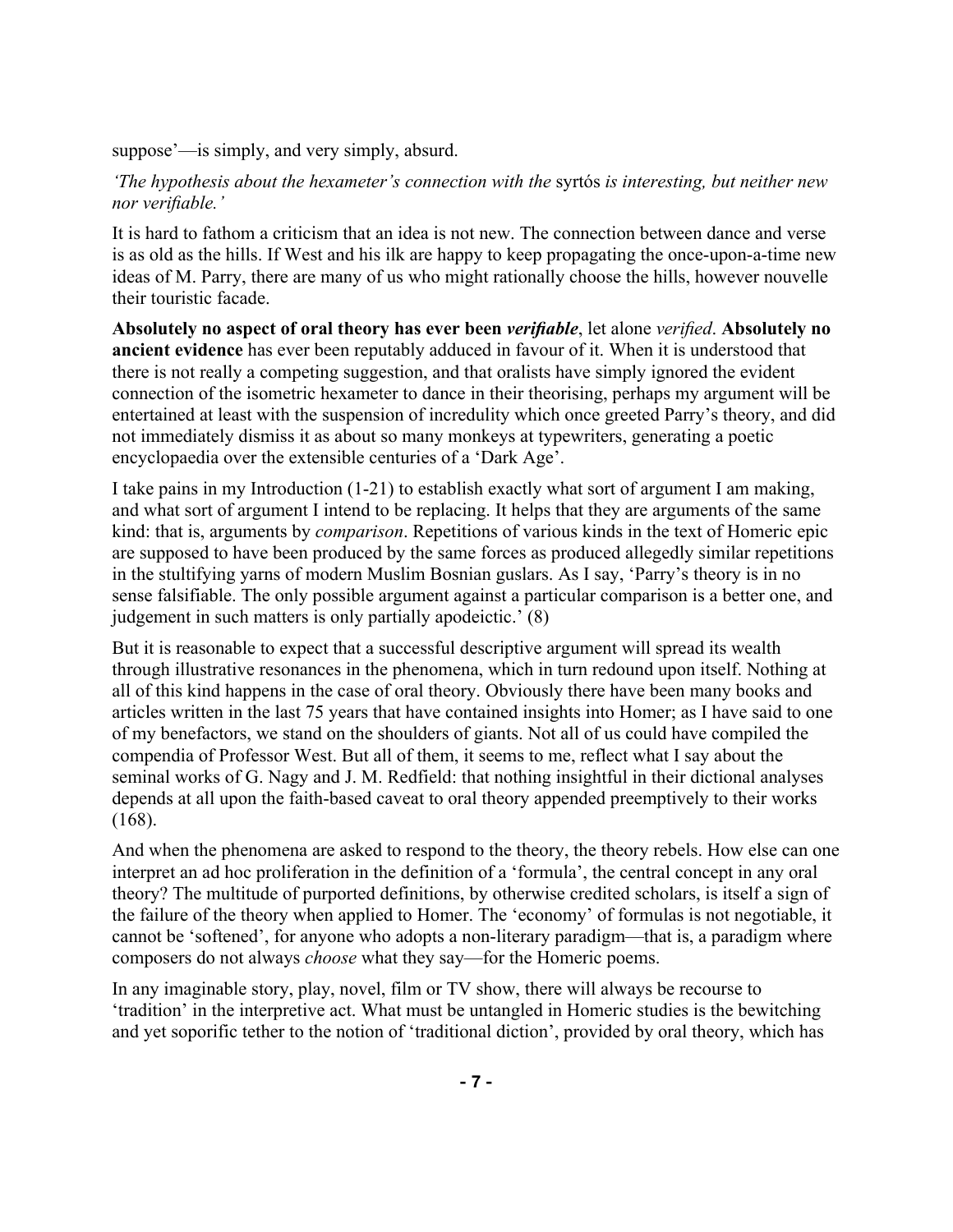never in fact played a logically direct part in any critic's analysis, but has merely stood there alongside, as the silent witness to substantiate what is, after all, pure speculation—however insightful such speculation may be. Let such critical speculation about Homer, analytic or neoanalytic, stand on its own merits, as criticism of other authors does, for once and for all. And thereby let tradition at last become a serious subject for Homerists. (It is a paradox in the interpretation of tradition as such, that those words and phrases frozen in Homer, which were only conjecturally understood in classical times, were the ones most likely to be traditional.)

'The hypothesis about the hexameter's connection with the *syrtós*', by extreme contrast, rewards us and redounds immediately and profoundly. We understand immediately an otherwise obscure fact: why the hexameter is built upon the dactyl, an isochronous foot born in dance, which is still the basis of modern Greek folk dance. Meillet described it as an 'innovation du grec' (158), but the dactyl is better described as an anomaly rather than an innovation; contrasting time pulses are the rule in Indo-European metrics, and speech-driven metres generally. (Oral theory has nothing useful to say about linguistic dactyls, the thing under its purview most in need of explanation.). We immediately understand why the line, conceived as a whole rather than an amalgam, should exhibit a break defined by the trochaic caesura and the bucolic diaeresis—a break without example in any other stichic line—if these represent the tropic points in a particular circling dance that is still observable in Greece. Oral theory merely accepts these breaks as 'traditional' templates, and some, as I mentioned, suggest that they are lyric construction joints, based in a completely fictitious lyric phraseology that is supposed to have predated and even constructed the dactylic hexameter. There is no such fantasy-mongering in choral theory. Choral theory rests on the assumption, justified historically and within the Homeric poems, that the *dance came first*, and that no amount of academic theorising, with or without intrinsic data or extrinsic testimony, has the power to generate a *still extant folk dance*.

Anyone who has sung verse and chorus of a Christmas carol understands that one does not have to explain repetitions in the accompaniment to a round dance: one should rather have to explain the lack of them. At the level of the syllable, the phrase, the line, in chiasmus and in ring composition, and even at the level of narrative theme, the choral theory of Homeric composition *answers*. Oral theory once saved Homerists from the public smirk that was the 'Homeric Question', but the twentieth century in our field will sadly be remembered for oral theory instead. Once the connection registers between Homeric rhythm and form and that of the round dance, no amount of watering-down will be able to save Parry's theory and its reception from daylight justice, and a historical hangover.

### *'Even if there is something in it, it cannot support a reductionist theory of the dactylic dance-step as the source of all Greek metre.'*

I do not espouse a reductionist theory in my book. The main point about aeolic rhythms is that they represent an attempt to 'rein the dactyl in', for the sake of the lyric, tragic, and comic dances that moved more and more to speech rhythm. West has apparently not grasped this feature of my analysis (236 ff.). Sources are things to divert from, as well as draw from. The epitrite was already a way to cadence a dactylic run; but in the archetypal glyconic, the sole dactyl was